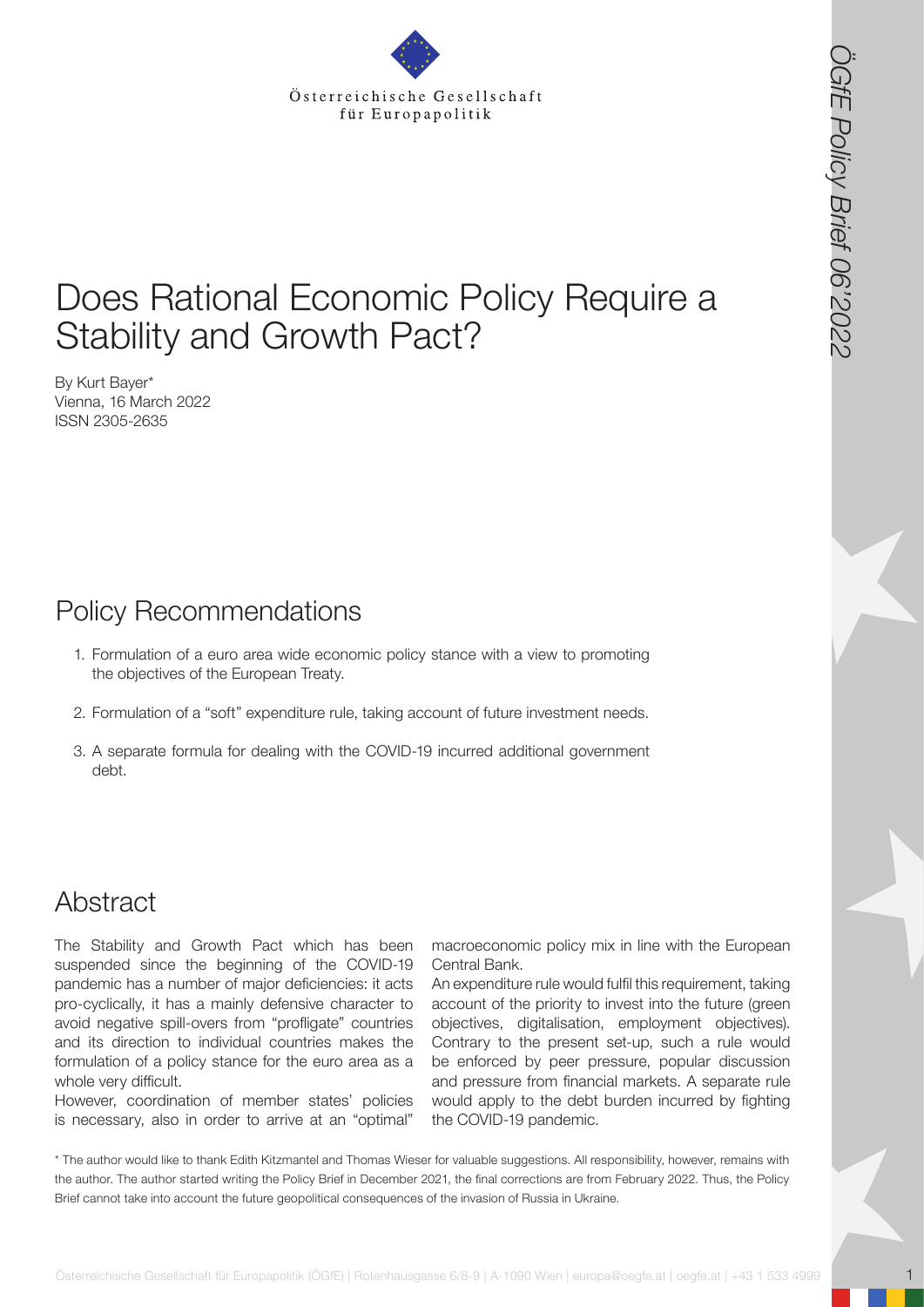

# Does Rational Economic Policy Require a Stability and Growth Pact?

#### **1. Status Quo**

2020<br>
2020 Samment Control Computer in the computer in the computer in the computer in the computer in the computer in the computer in the computer in the computer in the computer in the computer in the computer in the com Economic policy-making in the European Union (EU) consists of various, frequently contradicting objectives and instruments. Macroeconomic policy, i.e. fiscal policy for which EU finance ministers are responsible – and which is one of the constitutionally determined competences of member states' finance ministers – is regulated by the Stability and Growth Pact (SGP). In its actual application it does not constrain expenditures during boom times but restricts expenditures in times of recession thus acts in a pro-cyclical way. The SGP is geared towards individual member states, thus neglects the formulation of a fiscal stance for the euro area as a whole. This would be a pre-condition for the determination of an appropriate euro area macroeconomic policy mix, to be jointly implemented with the European Central Bank (ECB). These weaknesses in the institutional setup<sup>1</sup> and its underlying conception of economic policy show up in the comparison of the gross domestic product (GDP) growth rates between the USA and the euro area after the 2008 financial crisis: since 2007, the last year before the crisis until 2019, the year before the onset of the COVID-19 crisis, US GDP in real terms grew by 48.4%, euro area GDP by only 18.3%.

The present "von der Leyen Commission" has initiated two new important policy directions<sup>2</sup>: the Green Deal as a major component of the objectives of macro and micro policy-making, and the NextGenerationEU fund and economic

recovery package<sup>3</sup> which for the first time enables the joint European financing of the Green Deal and the necessary COVID-19 response. The latter objective has been accompanied by the temporary suspension of the SGP. This is an important acknowledgement by the European Commission that significant investment needs exist in the EU/ euro area which cannot be accommodated given a strict interpretation of the SGP<sup>4</sup>.

The role of the SGP in the EU has been a topic of discussion ever since its inception. In 2020, the European Commission issued a communication with a view to a potential reformulation<sup>5</sup>. As a result of the emergence of the COVID-19 pandemic and the ensuing decision on the Resilience and Recovery Fund (RRF), on 19 October 2021, the European Commission re-launched a review on "economic governance after COVID-19"6 . Its purpose is to renew the debate on the macroeconomic framework of the EU, already communicated in 2020 but now with an emphasis on the lessons learned from COVID-19 and the launching of the RRF. The European Commission asked stakeholders and the general public for inputs into this debate, with a deadline for answers by 31 December 2021, structured into 11 questions<sup>7</sup> which deal with short and long-term

<sup>1)</sup> From the beginning, fiscal discipline was always intended to be supported by financial market pressure, formalised by the "no bail-out clause".

<sup>2)</sup> Actually, the European Commission prioritises 6 objectives 2019-2024: 1. A European Green Deal, 2. A Europe fit for the Digital Age, 3. An economy that works for the people, 4. A stronger Europe in the world, 5. Promoting our European way of life and, 6. A new push for European democracy.

<sup>3)</sup> [https://europa.eu/next-generation-eu/index\\_de](https://europa.eu/next-generation-eu/index_de)

<sup>4)</sup> See most recently, Mario Draghi, Emmanuel Macron. The EU's Fiscal Rules must be Reformed, Financial Times, Dec. 23, 2021, [https://www.ft.com/content/ecbdd1ad-fcb0-4908-a29a-](https://www.ft.com/content/ecbdd1ad-fcb0-4908-a29a-5a3e14185966)[5a3e14185966](https://www.ft.com/content/ecbdd1ad-fcb0-4908-a29a-5a3e14185966)

<sup>5)</sup> [https://ec.europa.eu/info/business-economy-euro/econo](https://ec.europa.eu/info/business-economy-euro/economic-and-fiscal-policy-coordination/economic-governance-review_en)[mic-and-fiscal-policy-coordination/economic-governance-re](https://ec.europa.eu/info/business-economy-euro/economic-and-fiscal-policy-coordination/economic-governance-review_en)[view\\_en](https://ec.europa.eu/info/business-economy-euro/economic-and-fiscal-policy-coordination/economic-governance-review_en)

<sup>6)</sup> [https://ec.europa.eu/info/sites/default/files/economy-fi](https://ec.europa.eu/info/sites/default/files/economy-finance/economic_governance_review-communication.pdf)[nance/economic\\_governance\\_review-communication.pdf](https://ec.europa.eu/info/sites/default/files/economy-finance/economic_governance_review-communication.pdf)

<sup>7)</sup> The questions are as follows: 1. How can the framework be improved to ensure sustainable public finances in all Member States and to help eliminate existing macroeconomic imbalances and avoid new ones arising?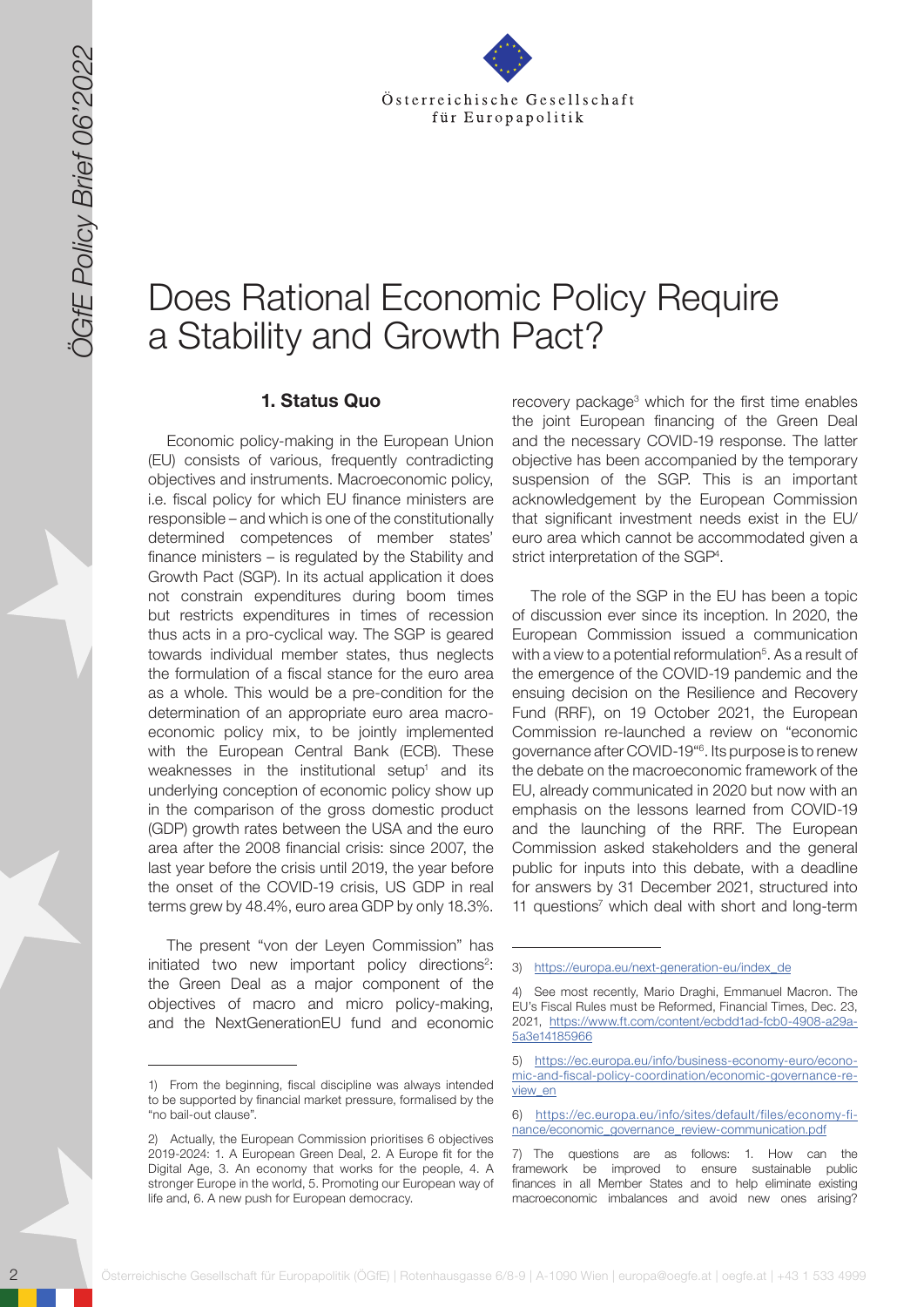

budget sustainability, the financing of the Green Deal, the role of the RRF, the EU and country relations, simplification and enforcement questions. This re-evaluation should initiate a new framework for economic policy-making. At the beginning of 2022, this discussion is in full swing.

Taking up this call, this note discusses the following problems of the SGP (as the major element of economic governance): its role in shifting the EU/euro area policy agenda towards prioritising austerity against growth (as witnessed by the growth gap between the euro area and the USA

after the 2008ff financial crisis); its "defensive" focus on preventing budgetary spill-overs from deficit countries against a forward-looking joint euro area policy agenda; its focus on individual countries as opposed to a focus on the total EU/euro area economy. Its over-complexity (as witnessed by 300 pages of "guidance") is a major procedural issue not directly discussed here.

#### **2. Do we need a Fiscal Rule at all?**

#### *"Policy formulation becomes especially difficult, if it needs to be made for a number of countries, like the EU or the euro area."*

Ideally, economic policy by a country or group of countries should be made on socio-economic science-based grounds, as circumstances demand: short-term stabilisation, social cohesion, economic well-being, safeguarding the environment and preparing for future societal requirements are the main objectives<sup>8</sup>. Reality often prioritises political objectives, however, to maintain or gain power. Policy formulation becomes especially difficult, if it needs to be made for a number of countries, like the EU or the euro area. Then the different requirements and interests of these countries must be taken into account, in addition to the interests of various constituencies. The euro area is a special case insofar as its monetary string of macroeconomic policy is conducted for the area as a whole by the European Central Bank, while the fiscal policy string is fragmented by leaving its conduct to (today) 19 separate finance ministers. While the five-year programme of a newly appointed European Commission sets clear medium-term guidelines, and is replicated by member states' programmes based on the Council Guidelines, the short-term programming of member states' surveillance mechanisms, manifested in European Semesters, two-packs, six-packs, constitutional

**Osterreichische Gesellschaft für Europapolitik (OGfE) | Rotenhausgasse 6/8-9 | A-1090 Wien | Rotenhausgasse 6/8-9 | A-1090 Wien | A-1090 Wien | A-1090 Wien | A-1090 Wien | A-1090 Wien | A-1090 Wien | A-1090 Wien | A-1090** 2. How can the framework ensure responsible fiscal policies that safeguard long-term sustainability, while allowing for short-term macroeconomic stabilisation? 3. How can the framework incentivise Member States to undertake the key reforms and investments needed to deliver on the Green Deal and help tackle today‹s and tomorrow‹s economic, social, and environmental challenges such as the twin transition while preserving safeguards against risks to debt sustainability? 4. How can one simplify the EU framework and improve the transparency of its implementation? 5. How can surveillance focus on the Member States with more pressing policy challenges and ensure quality dialogue and engagement? 6. In what respects can the design, governance and operation of the RRF provide useful insights in terms of economic governance through improved ownership, mutual trust, enforcement and interplay between the economic, employment and fiscal dimensions? 7. Is there scope to strengthen national fiscal frameworks and improve their interaction with the EU fiscal framework? 89. In light of the wide-ranging impact of the COVID-19 crisis and the new temporary policy tools that have been launched in response to it, how can the framework – including the Stability and Growth Pact, the Macroeconomic Imbalances Procedure and, more broadly, the European Semester – best ensure an adequate and coordinated policy response at the EU and national levels? 10. How should the framework take into consideration the euro area dimension and the agenda towards deepening Economic and Monetary Union? 11. Considering how the COVID-19 crisis has reshaped our economies, are there any other challenges that the economic governance framework should factor in beyond those identified so far? [https://ec.europa.eu/commission/presscorner/detail/en/](https://ec.europa.eu/commission/presscorner/detail/en/qanda_21_5322) [qanda\\_21\\_5322](https://ec.europa.eu/commission/presscorner/detail/en/qanda_21_5322)

<sup>8)</sup> Budget considerations are instruments, rather than primary objectives as in the EU.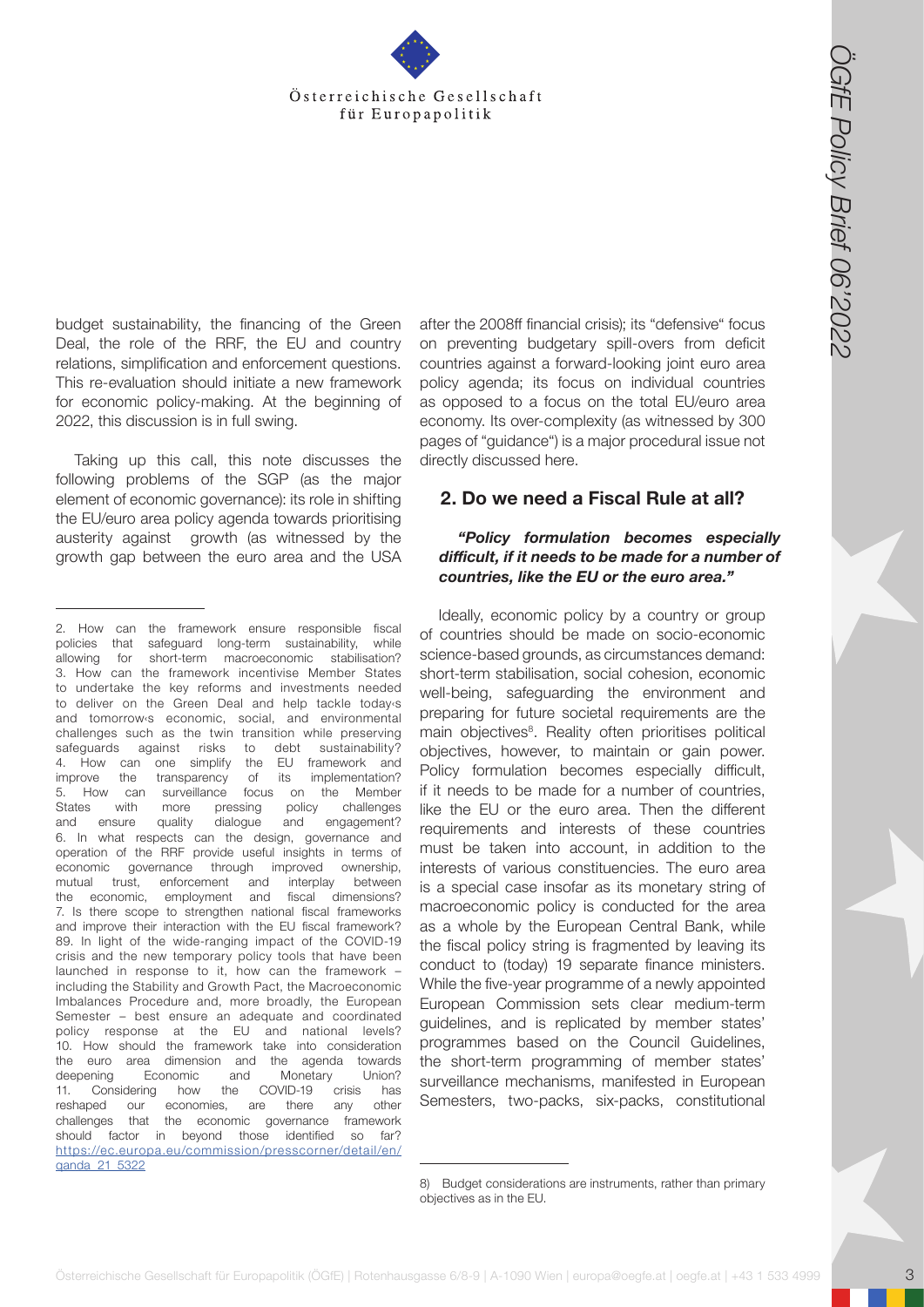

debt brakes and other strings, frequently override these programmes.

#### *"Monetary and fiscal policy might go in obverse directions, causing harm to reaching growth and employment objectives."*

As long as there is no common euro area fiscal policy, with its own commissioner/minister and (adequate) budget, plus coordinating powers, a coordination mechanism (rule) will be needed in order to arrive at a semblance of common policy among 19 very different countries. Unless a joint euro area stance of fiscal policy direction is reached, coordination with the ECB is not possible, due to a lack of a single negotiating partner<sup>9</sup>. Monetary and fiscal policy might go in obverse directions, causing harm to reaching growth and employment objectives.

#### *"The handling of the euro area crisis of 2011 serves as a warning signal."*

4 October 1998 **Control of the control of the matrix (CGFE)** and the set of the set of the set of the set of the set of the set of the set of the set of the set of the set of the set of the set of the set of the set of the Ideally, this coordination of fiscal policy with the monetary policy institutions would happen as a regular economic policy dialogue in order to arrive at the optimal policy-mix. Given the reality of very different starting points and policy priorities of the 19 euro area countries, such a continuous negotiation would crowd out other important policy issues and lead to more and more divisions among the member states. There is no deciding arbiter in the EU. This permanent discussion and negotiation of the "correct" fiscal policy would leave – as has happened since the financial crisis of 2008 – the macro policy field to the ECB. Given the fact that the ECB has more or less exhausted its conventional and unconventional instruments by multiplying its balance sheet and negative interest rates, this policy would – faute de mieux – fall into the unstable hands of financial markets – which have no economic policy mandate, no responsibility for the fate of economy

and society, but rather work for individual profit. The handling of the euro area crisis of 2011 serves as a warning signal.

If joint rational economic-policy setting is elusive due to different political positions by member states, common rules will be necessary. The present rules are laid down in the Maastricht Treaty and have grown into a monster of more than 300 pages, a result of a number of revisions and "flexibilisations". They are so complex that very few experts can navigate them. All recent reviews have called for simplification, such that the rules can be understood by the public. Of course, simple rules cannot *ex ante* take account of all the specificities of member states and actual and potential circumstances, thus will probably have to be "one size fits all", with a number of specified exceptions taking account of a few foreseeable circumstances.

*"The present rules are laid down in the Maastricht Treaty and have grown into a monster of more than 300 pages, a result of a number of revisions and 'flexibilisations'."* 

### **3. What Type of Rule?**

The present Maastricht rules are formulated as ratios: budget deficit and government debt as percentage of GDP. This "normalisation" by GDP makes sense in so far as it allows one to compare budgetary stances across different-sized countries. However, governments can directly only influence and control the numerator (budget) of this ratio, while the denominator (GDP) is subject to a number of influences, many of which are beyond the finance ministers' control.

With respect to the debt ratio, at present around 100% in the euro area, a consensus has emerged that the Maastricht 60% target is out of mediumterm reach that a revision is necessary and that the time span for reaching that new target needs to be increased. The discussion is influenced by considerations about "debt sustainability", the risk that financial markets may no longer be willing

<sup>9)</sup> This is reminiscent of Henry Kissinger's famous confusion of whom to call when negotiating with the European Union.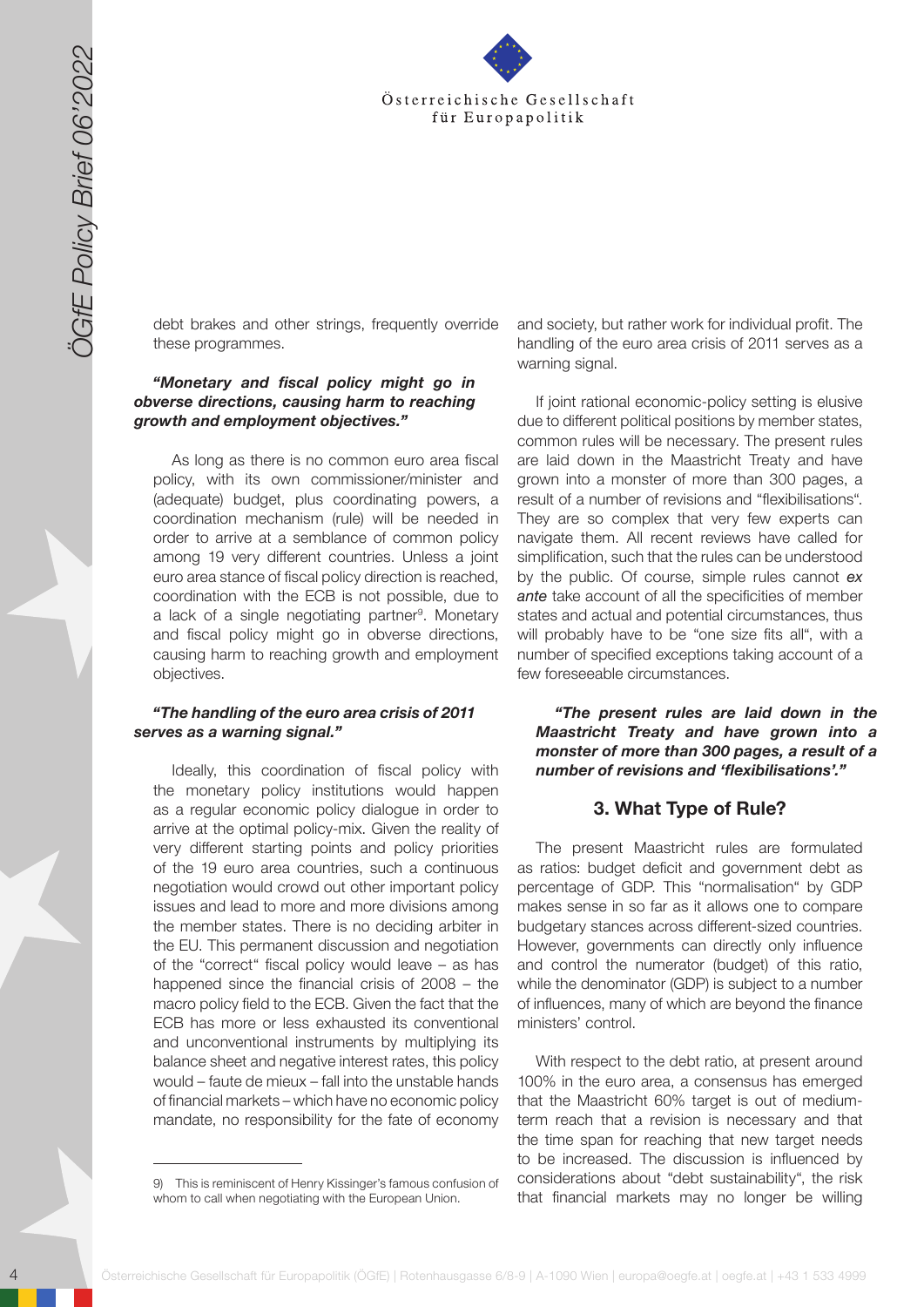

to accept government bonds, and the risk that an increase in the presently low interest rates may endanger individual countries' budgetary sustainability.

The budget deficit itself is composed of the difference between partially plannable (discretionary) government expenditures (most of them public investment) and tax revenues, where finance ministries can at least set tax rates (if not revenues: these depend on the strength of demand, competitiveness of enterprises, possibilities of legal and illegal tax avoidance, in short: tax elasticities).

#### *"The present Maastricht rules are formulated as ratios: budget deficit and government debt as percentage of GDP."*

Accepting the criterion of the ability to control, it makes sense to change the budget rule from a ratio to an **expenditure rule**<sup>10</sup>, i.e. set government expenditures to grow at a rate equal, higher or lower than (potential?) GDP over the business cycle. Based on "functional" expenditure criteria<sup>11</sup>, the rule should allow for the necessary investment needs (green transition, pandemics, material and immaterial infrastructure), also for social cohesion (school buildings, hospitals, kindergardens), in the sense of "Golden Rule<sup>12</sup>" exemptions<sup>13</sup>. In this

way, the rule would distinguish between public consumption and investment expenditures. It would make sense to record both of them but apply the rule to consumption, while deficits, i.e. public borrowing would be permitted for investments.

The austerity bias of the existing SGP has led to a significant fall in the share of public investment in GDP, with the well-documented effects on material and non-material infrastructure, the health system, climate and biodiversity. It took the EU suspension of the SGP in 2020 to allow the massive government expenditures to fight COVID-19. It was only the implementation of the Green Deal with the creation of the RRF to, at least temporarily, change the austerity-led economic policy paradigm of the EU and most of the EU/euro area finance ministers. At the time of this writing, however, first voices can be heard demanding a quick return to the application of the old SGP rules.

#### *"'Clumsy' solutions which are acceptable to all are the most (and second-best) that can be achieved."*

Österreichische Gesellschaft für Europapolitik (Cffer Europapolitik (Cffer Europapolitik (Cffer Europapolitik (Cffer Europapolitik Cffer Europapolitik (Cffer Europapolitik Cffer Europapolitik (Cffer Europapolitik (Cffer E **Procedure:** A joint declaration by the EU/ euro area finance ministers stating the objectives of a forward-looking common economic policy – wellbeing, good jobs, social safety net, safeguarding nature – would form the basis for future fiscal policy. This should be followed by a broad discussion, structured in citizens' fora with experts and politicians (just like the present consultation) dealing with questions of implementation, of appropriate instruments, about binding or non-binding rules and, especially, how some degree of commitment towards common aims can be achieved. The EU must realise that "elegant" corner solutions cannot be achieved among 19/27 countries with 350/500 million citizens, of where the economy should go and by which means this should happen. "Clumsy"

<sup>10)</sup> This is also the option preferred by the European Fiscal Board, as described in its 2021 Annual Report, [https://](https://ec.europa.eu/info/publications/2021-annual-report-european-fiscal-board_en) [ec.europa.eu/info/publications/2021-annual-report-european](https://ec.europa.eu/info/publications/2021-annual-report-european-fiscal-board_en)[fiscal-board\\_en](https://ec.europa.eu/info/publications/2021-annual-report-european-fiscal-board_en)

<sup>11)</sup> See Lerner, Abba P., Economics of Employment, McGraw Hill, 1951.

<sup>12)</sup> "Golden Rule" takes all or certain public investment expenditures out of the rule-required target values. Thus, roughly, public consumption needs to be financed by taxes, while borrowing is allowed for investments.

<sup>13)</sup> In a previous ÖGfE Policy Brief "Returning to a 'new normal': revising the EU fiscal rulebook" (Jan. 28, 2022) Karl Pichelmann warns that exemptions for certain types of investment will lead to never-ending discussions on how to classify individual expenditures; see also the most recent decision on "taxonomy". [https://www.oegfe.at/policy-briefs/returning-to-a-new-normal](https://www.oegfe.at/policy-briefs/returning-to-a-new-normal-revising-the-eu-fiscal-rulebook/?lang=e)[revising-the-eu-fiscal-rulebook/?lang=en](https://www.oegfe.at/policy-briefs/returning-to-a-new-normal-revising-the-eu-fiscal-rulebook/?lang=e)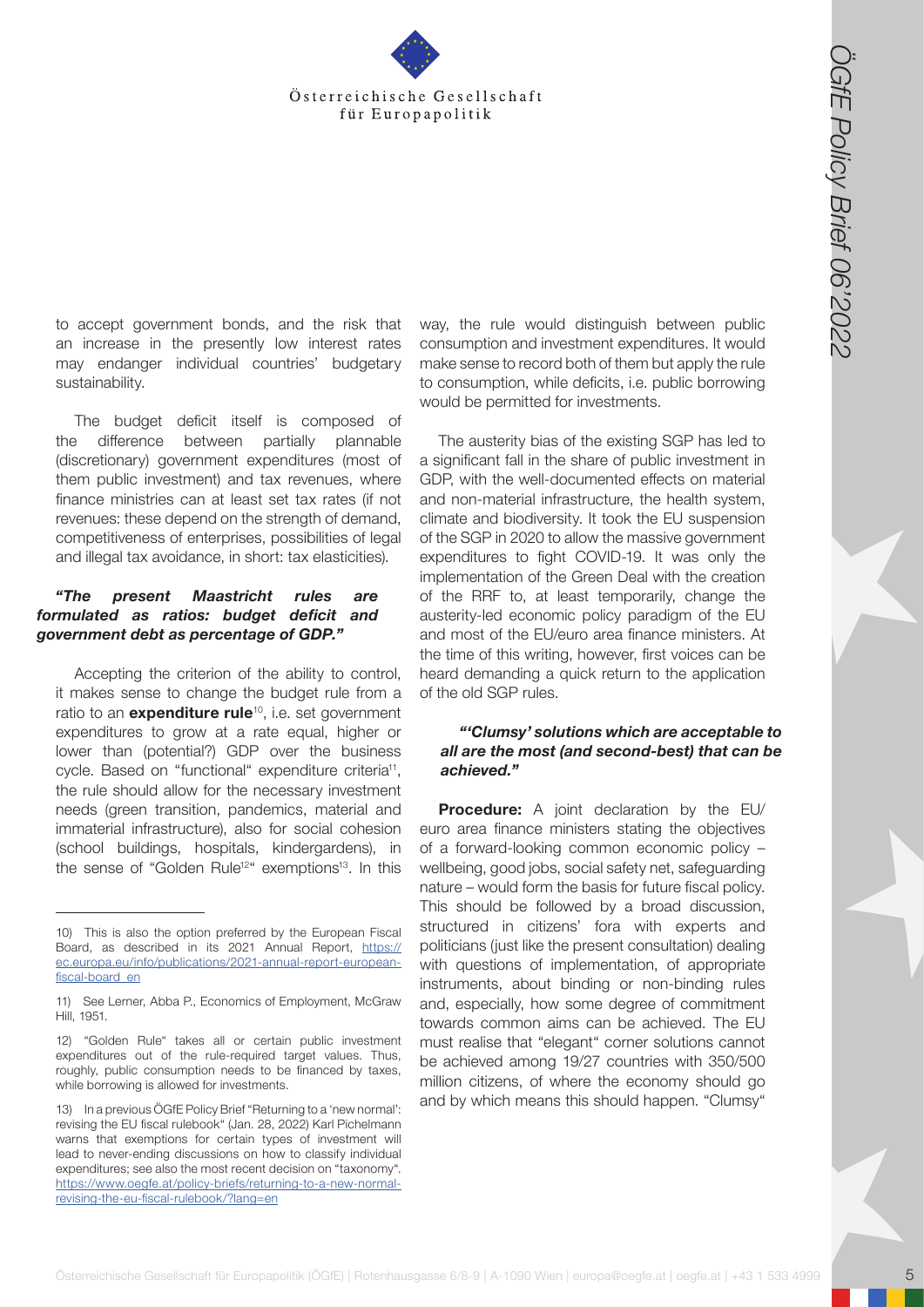

solutions which are acceptable to all are the most (and second-best) that can be achieved<sup>14</sup>.

#### **4. Binding Rule and Sanctions?**

*"From an economic policy point of view it would be best to consider the rule as a rough guideline (as an interpretation of the Maastricht Treaty would allow)."* 

The rule discussion also needs to refer to the question how binding such a rule should be and whether and which realistic sanctions should follow possible non-compliance. It should be remembered that up to now no sanctions have ever been applied to violations of the SGP, apart from offending countries being put under "excessive deficit procedures", i.e. special forms of supervision. It should also be remembered that the first offenders of the existing SGP rules were Germany and France, both of which were politically strong enough to avoid sanctioning.

6 Solen Train and Controller field for the state of the state of the state of the state of the state of the state of the state of the state of the state of the state of the state of the state of the state of the state of t From an economic policy point of view it would be best to consider the rule as a rough guideline (as an interpretation of the Maastricht Treaty would allow). No sanctions would be necessary. This implies that finance ministers act rationally (from an economic point of view), instead of following political expediency. This would also presuppose that a joint view exists, what at the given time the economically rational solution would be, both for the country and for the euro area as a whole. This precondition does not exist, as different theories, different viewpoints, different interpretations of economic rationality are held by various ministers, in addition to how to trade off winning from losing groups, environment versus business, digital solutions versus labour, and others more. Rationality would also imply that each minister were able to put the wellbeing of the Eurogroup as a whole before that of his or her country.

The present formulation of the SGP, and its implementation, has a "defensive" bias: to prevent spill-overs of "irresponsible" budget policies to other countries, by means of sanctions. The effects have been abundantly discussed: lower growth, "balanced-budget-fetishism", emphasis on "structural" supply-side reforms instead of sensible macro-economic policies, loss of trust in the EU in many countries.

#### *"The present formulation of the SGP, and its implementation, has a 'defensive bias': to prevent spill-overs of 'irresponsible' budget policies to other countries, by means of sanctions."*

A "pro-active" economic policy rule/guideline would give priority to the wellbeing of the euro area as a whole, accept that different viewpoints exist of what constitutes a "correct" economic policy and use positive incentives (like the new conditionality in the RRF) to guide individual member states towards the joint euro area objective. Coercive measures, like the troika conditionality for Greece (and others) are counter-productive and need to be avoided.

#### **5. Summary**

Fiscal policy is an integral part of macro-economic policy making, with important micro effects of the composition of public expenditures and the tax structure. Fiscal policy also influences total demand as a budget surplus reduces effective demand, and a deficit increases it, thus supplementing private (consumption plus investment plus net export) expenditures.

The previous direction of euro area fiscal policy has been based on a "defensive" interpretation of the Maastricht criteria and has not delivered<sup>15</sup>. During the financial crisis it led to severe impoverisation

<sup>14)</sup> See Kurt Bayer, Economists Should Learn from Plural Rationality Theory, h[ttps://kurtbayer.wordpress.](https://kurtbayer.wordpress.com/2008/12/15/economists-should-learn-from-plural-rationality-theory/) [com/2008/12/15/economists-should-learn-from-plural](https://kurtbayer.wordpress.com/2008/12/15/economists-should-learn-from-plural-rationality-theory/)[rationality-theory/](https://kurtbayer.wordpress.com/2008/12/15/economists-should-learn-from-plural-rationality-theory/), Dec. 15, 2008.

<sup>15)</sup> GDP in 2020 is only slightly above that in 2007 (before the financial crisis); unemployment is higher, the share of investment in GDP is two percentage points lower.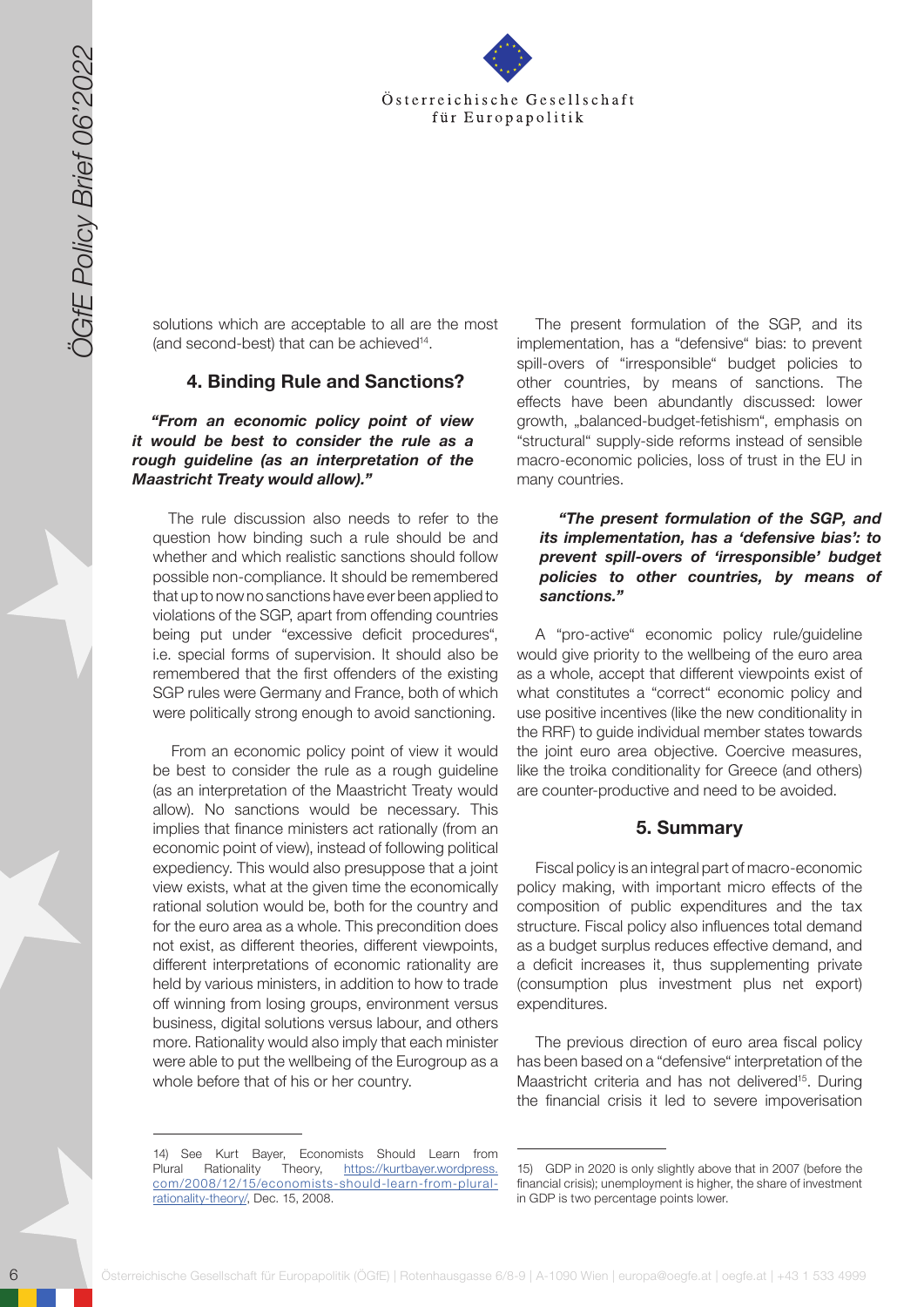

**Osterreichische Gesellschaft für Europapolitik (Conservation Conservation Conservation Conservation Conservation Conservation Conservation Conservation Conservation Conservation Conservation Conservation Conservation Con** in affected member states, to a significant fall in important public investment flows (both as financier and leverage-provider) and as a result has neglected important investments into the future of the euro area (environment, poverty, public health, physical infrastructure, education). By pushing back the role of the state, it has opened the field to the dominance of financial markets, quasi-directing economic policy16, at the same time increasing the risk of instability for the real economy. It has contributed to increasing discrepancies with respect to income and wealth distribution and inequality in access to public services. The latter threatens to destroy social cohesion within and between countries. The rapid response by the EU with the suspension of the SGP and the establishment of the RRF has not changed the basic defensive, austerity-prone nature of the SGP.

#### *"However, a 'new rationality' in EU/euro area economic policy-making must try to have the well-being of the vast majority of EU citizens in mind, and push for that."*

All this is reason enough, as the European Commission is proposing, to re-consider this misdirection of economic policy-making. It would be naive to ignore the power factor in a reformulation of economic governance. Beneficiaries of the present rule will try to hold on to it. However, a "new rationality" in EU/euro area economic policy-making must try to have the well-being of the vast majority of EU citizens in mind, and push for that. A broad discussion on the future of the EU/euro area can – with participation of citizens and institutionalised stakeholders – lead to a jointly "acceptable" direction of economic policy, based on broad guidelines/ rules for stabilisation, growth, distribution and environments objectives of the euro area and the member states. The question of whether sanctions need to enforce such joint understanding should be

informed by the present discussion on increasing the share of COVID-19 vaccinated persons: positive incentives seem to work better than sanctions.

Economic policy discussions should be aware that economies are social constructs (and not guided by "iron laws"), where necessary flexibility must be maintained. This forbids overly legalistic procedures. In the end, economic policy will always be a political decision, not a legal one.

### **6. Recommendations**

- A broad discussion process among euro area finance ministers and the ECB about the future economic policy direction should be accompanied by a public discussion, organised in citizens' groups with the aid of economic experts which can lay out the effects of different policy directions<sup>17</sup>. Future investment needs and debt sustainability objectives need to be accommodated. The purpose of this public discussion should be to re-direct the economic policy direction towards the well-being of populations, safeguarding nature and investing into a better future.
- The primary focus on economic policy for the euro area as a whole will define a desirable euro area fiscal stance as a pre-condition to arrive at an appropriate macro policy mix with the ECB.
- A forward-looking formulation of economic policy will dominate, the existing "defensive" spill-over-oriented bias of fiscal policy will be weakened.
- The SGP deficit criterion will be expressed as a simple "soft" expenditure rule for the budget, set as a guideline for the euro area as

<sup>16)</sup> See e.g. the current debate on how Central Banks can reduce their bond purchases and increase interest rates with the least negative effects on financial markets.

<sup>17)</sup> This is along the lines of the Conference on the Future of Europe, [https://ec.europa.eu/info/strategy/priorities-2019-2024/](https://ec.europa.eu/info/strategy/priorities-2019-2024/new-push-european-democracy/conference-future-europe_en) [new-push-european-democracy/conference-future-europe\\_en](https://ec.europa.eu/info/strategy/priorities-2019-2024/new-push-european-democracy/conference-future-europe_en)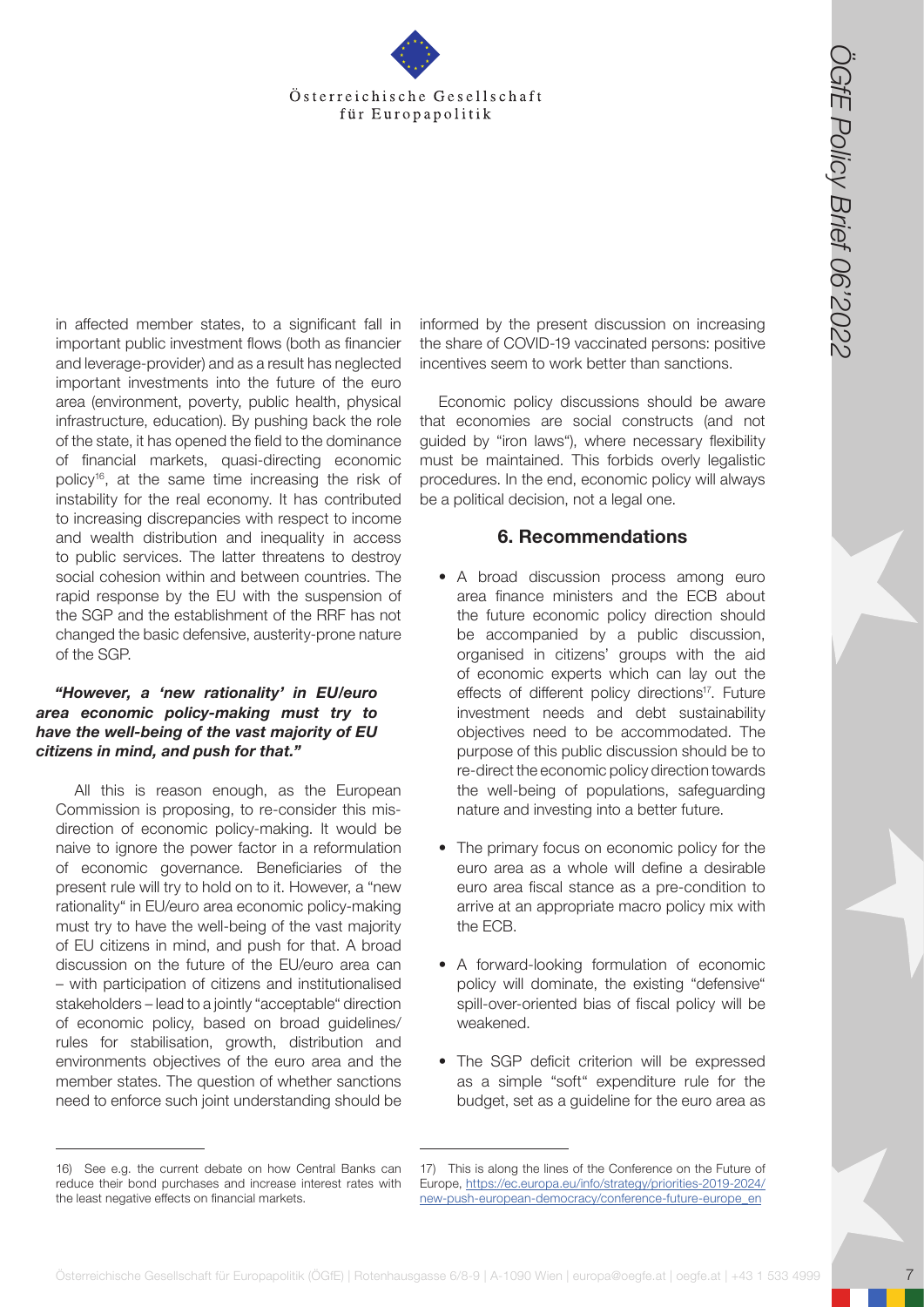

a whole<sup>18</sup>. The expenditure rule will be set with a view to maintaining euro area debt levels within acceptable limits (to be newly defined). "Golden rule" exemptions will be formulated for financing the green transition.

- A separate rule would apply to COVID-19 incurred debt by countries, to be worked out together with the ECB. Its exclusion from "normal" debt targets will lessen the downward pressure on the expenditure rule.
- Individual country guidelines will be set. They define 2 to 3 country-specific budget-financed priorities for the next five years.
- 8 Osterreichische Gesellschaft für Europapolitik (ÖGfE) | Rotenhausgasse 6/8-9 | A-1090 Wien | europapolitik (ÖGfE) | Rotenhausgasse 6/8-9 | A-1090 Wien | europapolitik (ÖGfE) | a-1090 Wien | europapolitik (ÖGfE) | Roten • Adherence by countries to the commonly agreed objectives will be achieved by peer pressure and positive monetary incentives, privileged access to common EU/euro area financial means (positive conditionality), instead of the (so far never enforced) sanctions of the present SGP.

<sup>18)</sup> The placement of joint EU bonds for refinancing parts of the RFF will put some indirect pressure on setting "appropriate" fiscal policies on policy makers. This market pressure, however, will not suffice.